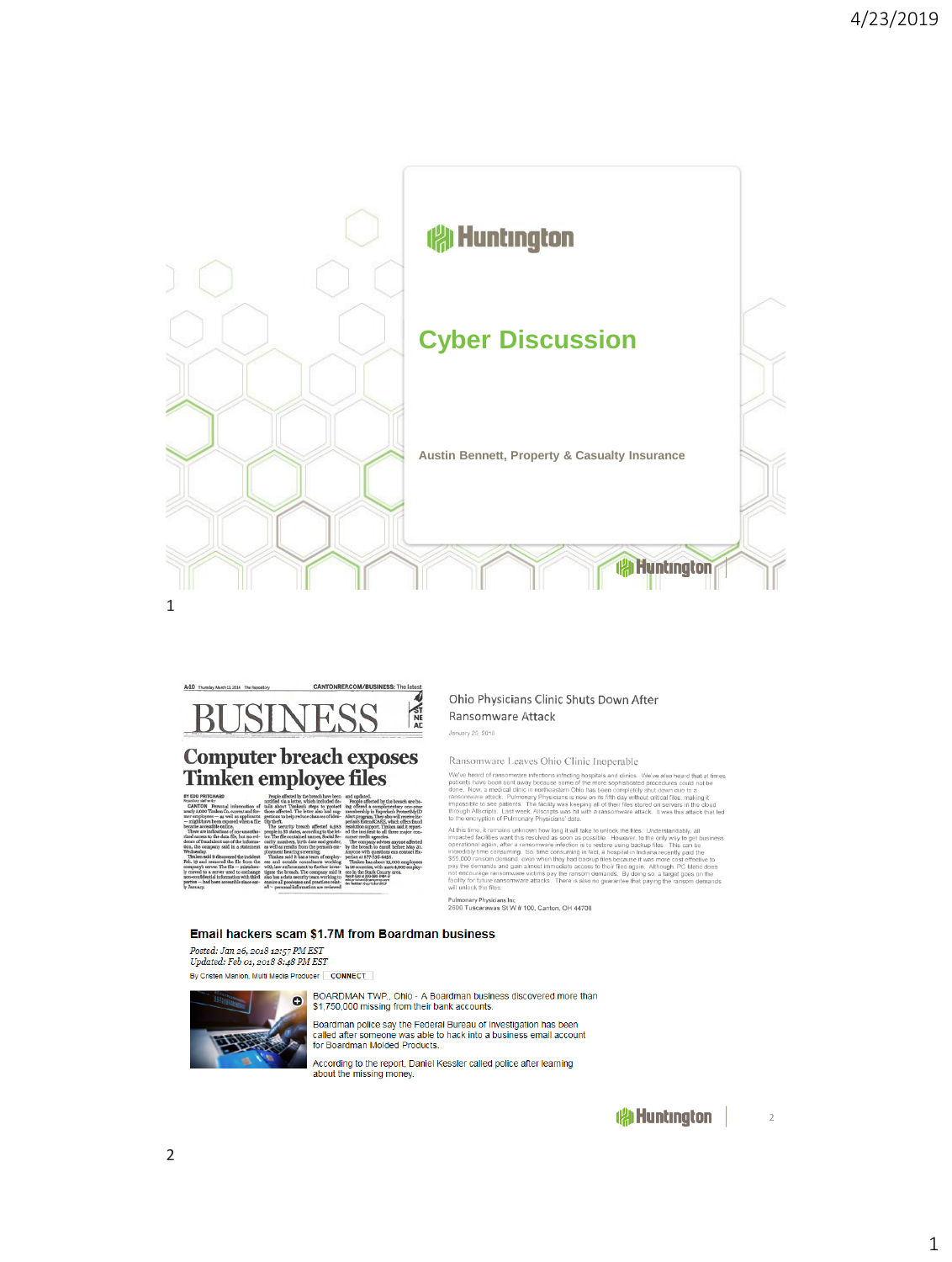## **Top 5 Reasons For Cyber Insurance**

- 1. Malicious/criminal attack, human error, and system glitches
- 2. Retaining physical or electronic records
- 3. 95% of businesses rely on their computers systems to operate
- 4. Ransomware is evolving. Infections were up 40% last year.
- 5. 49% of organizations with at least one significant attack were successfully attacked again within one year.

**Allentington** 

3

3

# **Cyber Liability Insurance**

**A cyber liability policy provides 1st and 3rd party coverage for damages when private, personal, or financial information is compromised due to a data breach or network intrusion. While exact wording and terms may vary, our goal is to match the right coverage for the exact exposures of the insured.**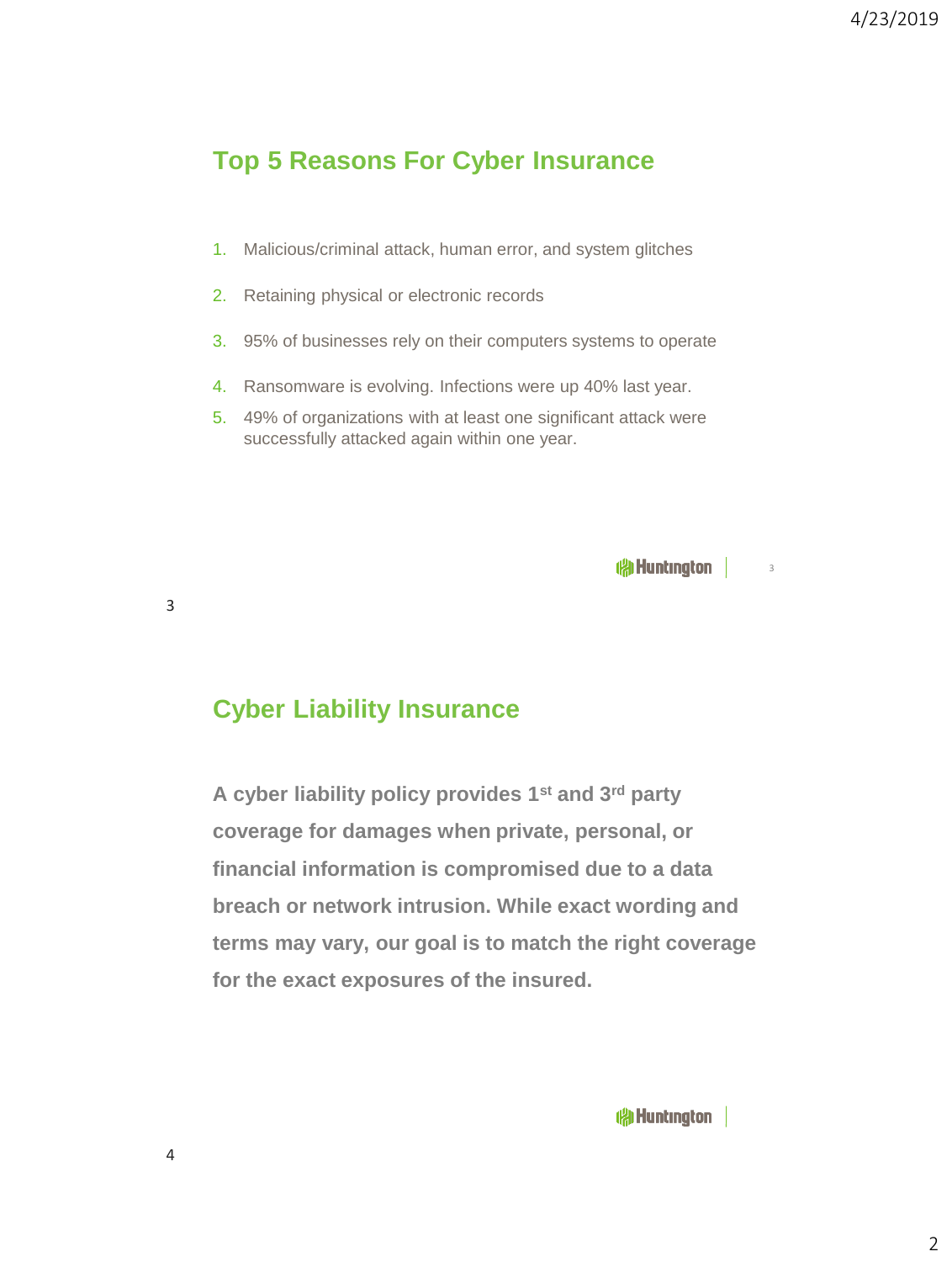

Cyber is evolving

**A** Huntington | 6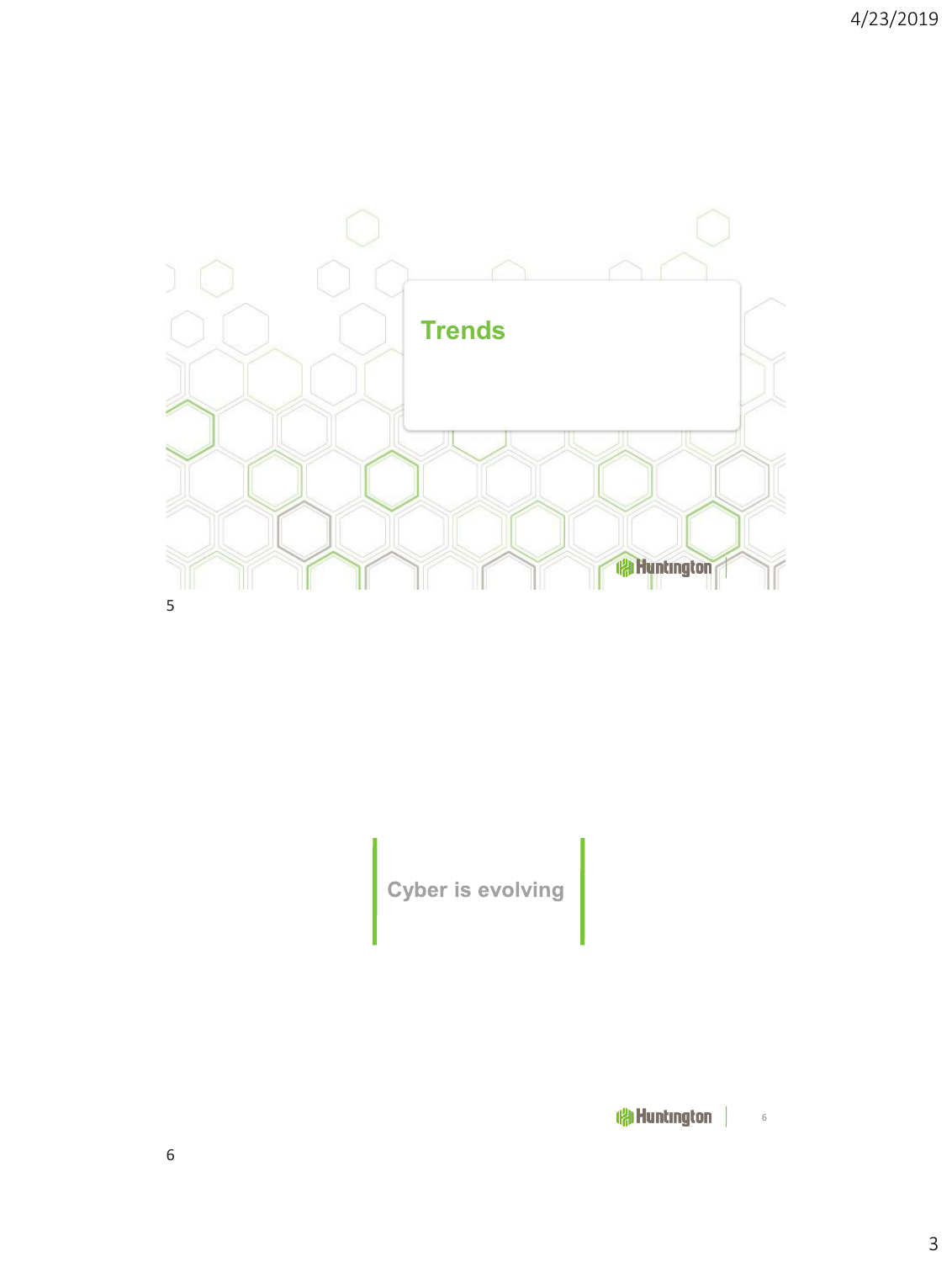### **Traditional and Evolving Exposures**

- Credit Card Processing
- Sensitive Data Storage
- Lost or Stolen Devices
- Improper disposal or information access
- Malicious or Accidental Employee Actions
- Virus transmission
- Phishing Attacks
- Business Email Compromise
- Vendor Activities
- Ransomware
- Online Payment Activity

**Allentington** 7

7

### **Social Engineering**

Coverage for loss of money or securities due to a person impersonating another and fraudulently providing instructions to transfer funds.

- ➢ Not covered under most standard policies without endorsement
- $\triangleright$  The key to this coverage is that the attack is by trick or scheme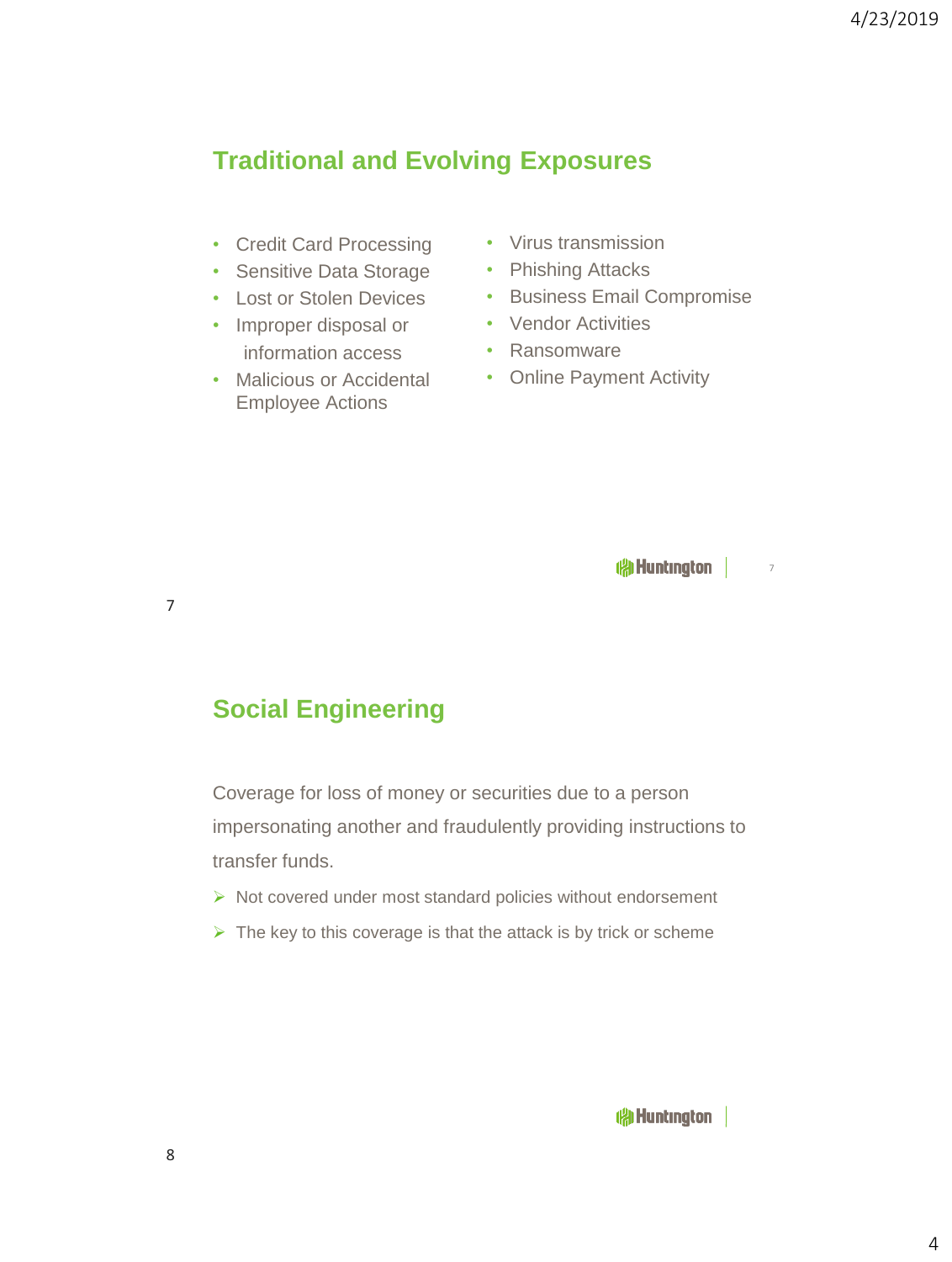

# **Best Practices**

- Full audit of cyber coverage
- Make sure there are proper protocols and procedures in place
- Get training
- Monitor the cyber program